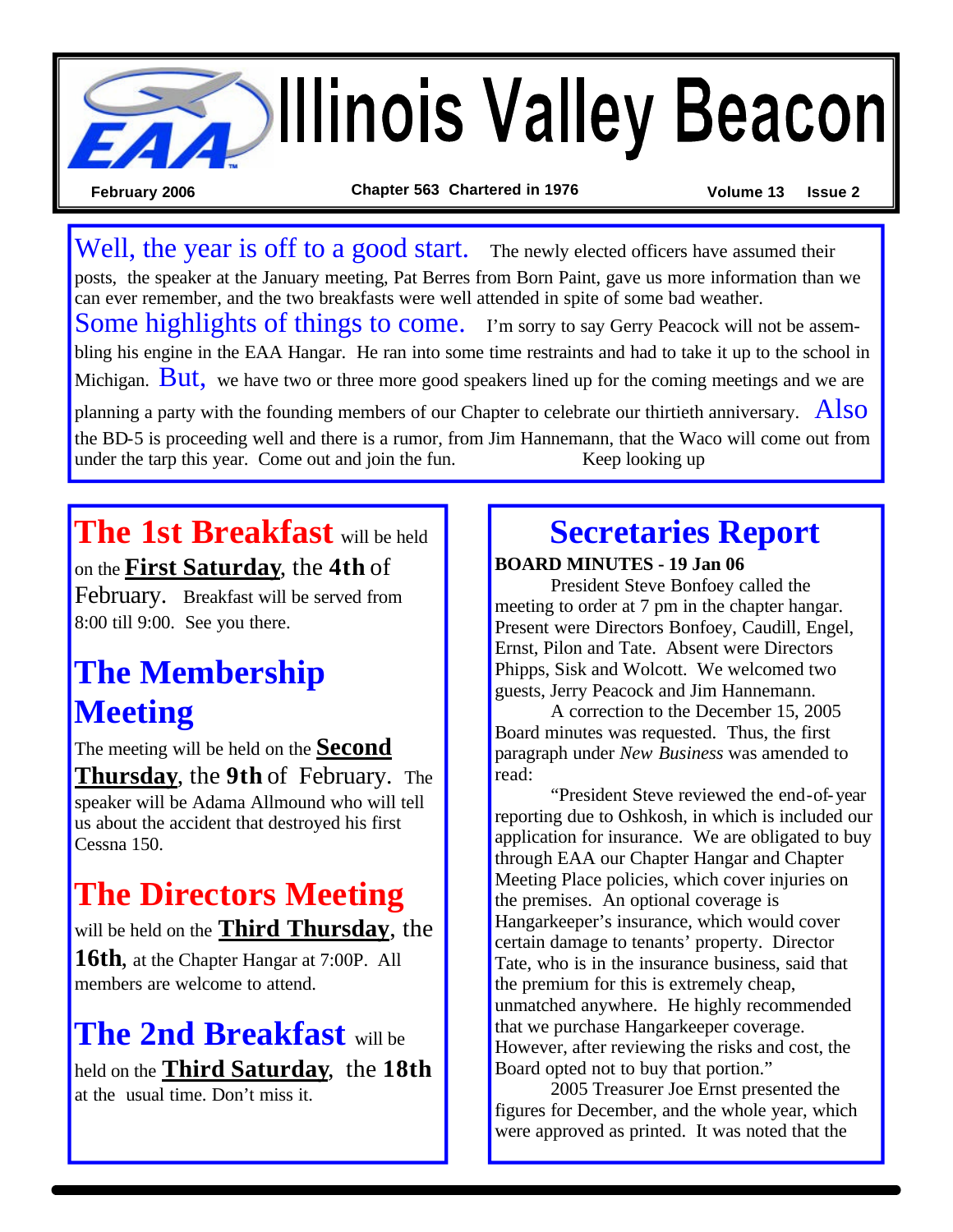Holiday Luncheon came very close to breaking even, as was our intent.

2006 Treasurer Pilon showed some samples of how our finances will be documented from now on using Quicken ™ software.

Guest Peacock was present to inform us that he intends to begin his engine rebuild in the hangar on Monday. He will explain his procedure to any interested spectators. Emails giving his schedule will be sent to members. Completion is expected in early February.

Guest Hannemann reported that the wings for his WACO have been completed elsewhere, and that he soon will need more space to work on the fuselage.

OLD BUSINESS. Standing Committee actions were discussed. Under membership it was stressed that the Treasurer, the Membership Chair and the Publications Chair must work closely to assure that directors have the latest member information.

Program for February will be by Adama Allmond, who will review the results of a student's crash of his C150. March program is still being formulated, while April will see our  $30<sup>th</sup>$ . Anniversary celebration. Tentatively it will be on Thursday the  $13<sup>th</sup>$  at Mt. Hawley FBO, with as many "oldtimers" invited as we can find. Socializing, reminiscing and refreshments will be central ingredients.

President Steve and Morrie Caudill brought some literature on cabinets for the hangar. Former Properties & Safety Chair Engel offered some websites on cabinets. We will investigate further. Regarding the need for more dining tables, we decided to buy two new eight footers from Sam's Club.

Publications Chair Morrie reports that he can get the necessary software to add a "Members Only" section to our website. However, the need was questioned. We decided to ask the membership if they would like one, and if so, what information should it include.

Under Special Events it was agreed that for our 2006 Christmas Event we should nail down the time, place and program as soon as possible. Tentatively, it will be a Luncheon at Wild Life Prairie on December 2.

There being no other business, we adjourned.

Respectfully Submitted, Bill Engel, Secretary

#### **SHOULD WE OR SHOULDN'T WE?**

--Have a "Members Only" page, that is.

Our web site currently is completely accessible by anyone who wants to look at it. This is "a good thing", because sometimes we can pick up new members from folks who are just browsing. But there are some bits of information that we prefer not to broadcast, such as financial statements and personal data on members. However, some sensitive information **could** be shared among chapter members in a Members Only section, where a current password would be required. EAA has such a section, as do AOPA and others. We have determined that one way our chapter could have this is by buying some \$80 software. The question is: should we? Your Board of Directors wants your input - should we add such a section, and what do you think should be in it? Or not in it? Please give it some thought and let an officer know.

#### **HOW TIME FLIES!**

This spring will mark the thirtieth anniversary of Chapter 563. Some of you oldtimers will remember the first meetings of this chapter, held in the pilot's lounge at Mt. Hawley airport. We had some large and enthusiastic turnouts for those meetings, including the one where forty-three members signed our charter.

We plan to recall those good times with a celebration that includes all the former and present members that we can assemble. Our April meeting will be a Social, with fond recollections, hangar flying, refreshments and awards. Your committee urges everyone to talk this up, look up long-absent and former members - and invite them and their spouses. Mark your calendars for Thursday, April 13, and watch for more details.

#### **BD-5 UPDATE - January Action**

This series describes progress on the chapter's "personal fighter plane", which we are building for educational and promotional purposes.

The fuselage front section has been completed as far as is practical. It is now permanently attached to the center section. At that intersection, doubler plates have been bolted on which will eventually provide attach points for the wing spar center section. The fuselage parts are now residing atop the john to keep them out of the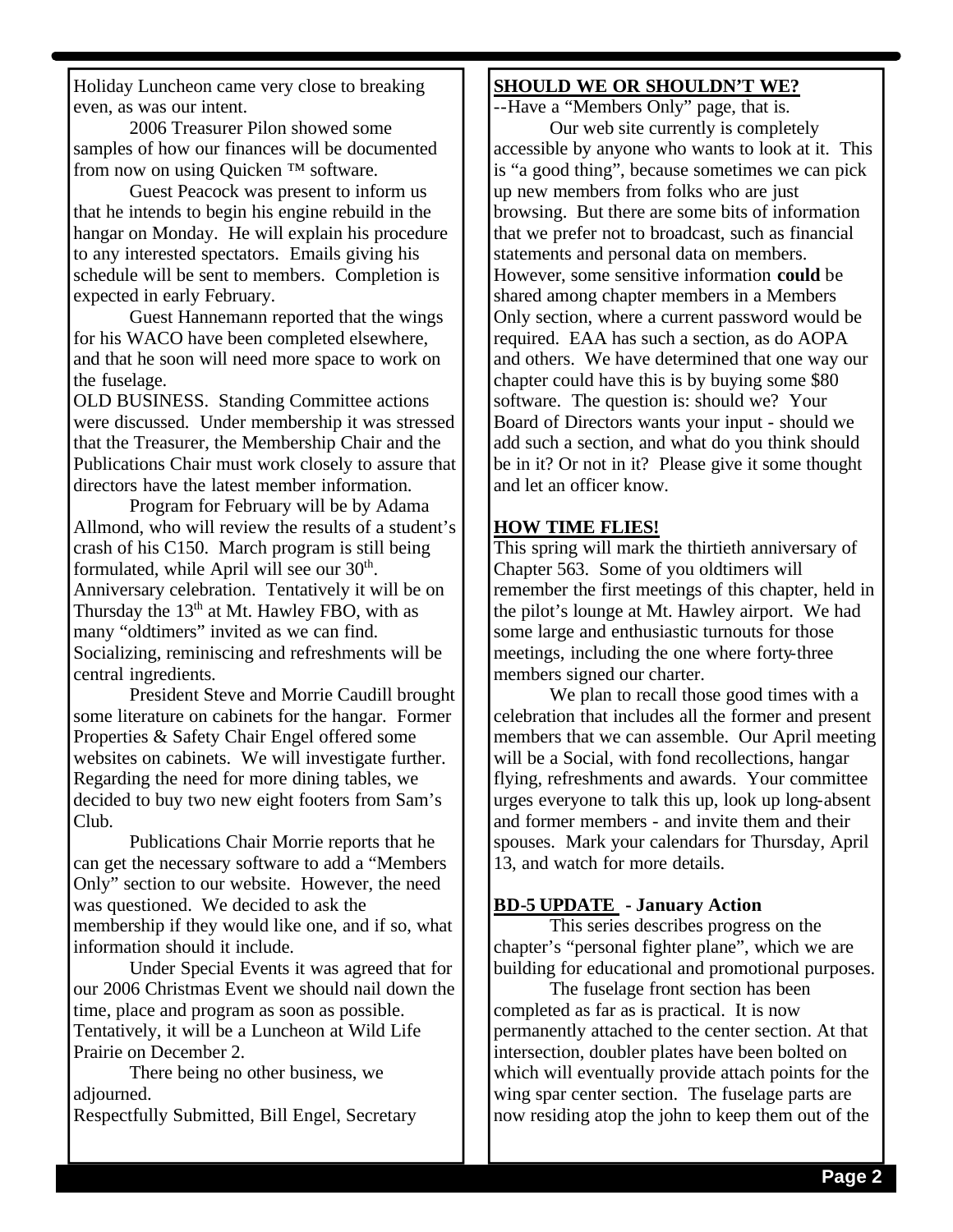# This Is Airplane Heaven

By Morrie Caudill

My wife and I were down in Indianapolis last weekend, visiting our daughter and son in-law, (grand daughters birthday) and we decided to go on over to Dayton and visit the Air Force Museum at Wright Patterson Air Force Base. It's only an hour and a half east of Indy.

Brian Briggerman and I flew over in his Mooney many years ago. That was one of the many memorable trips we made in N7037V. At that time they were just building the IMAX theater. They have changed things around since then. For one thing, and this is what I wanted to see again, they moved all the "X" planes over across the field to two hangars that house the Presidential Planes and the "X" Planes. In order to see them you must sign up for a bus ride that goes over there several times a day. Sign up early as there are only 43 seats on the bus.

The experimental planes were moved in order to put more continuity in the exhibits as they relate to the different wars. The admission is still free and you can spend all day in there, especially if you hug every airplane.



This one is shear beauty. Speed begets beauty.



This one is stealthy, even if it isn't. Probably the slowest. Presidential aircraft





(Cont on page 5)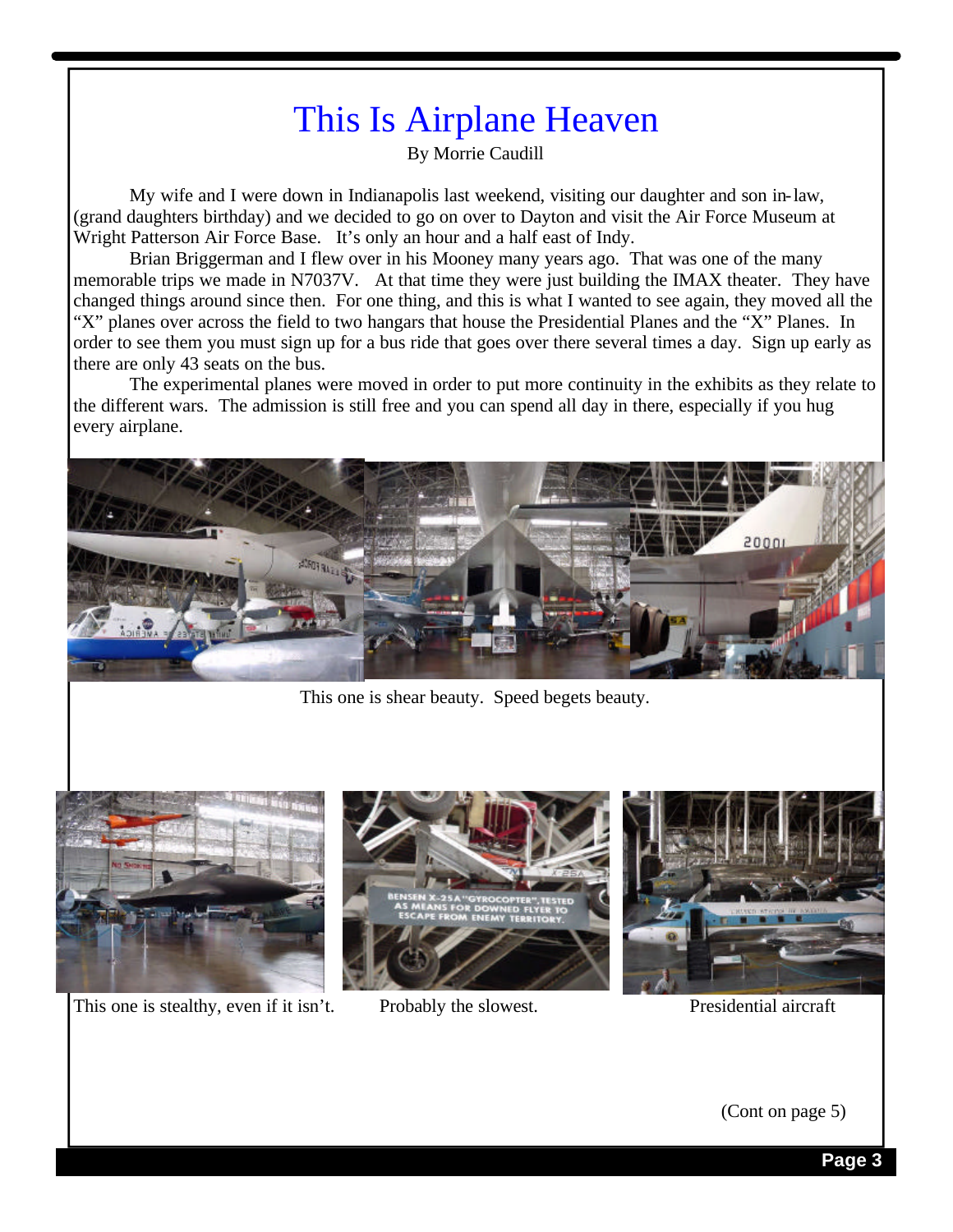| <b>Calendar of Events 2006</b>                                 |                                           |                   |                                                               |                                     |  |
|----------------------------------------------------------------|-------------------------------------------|-------------------|---------------------------------------------------------------|-------------------------------------|--|
|                                                                |                                           | <b>Breakfasts</b> | <b>Membership</b><br><b>Meetings</b>                          | <b>Directors</b><br><b>Meetings</b> |  |
|                                                                | <b>January</b>                            | <b>7 and 21</b>   | 12                                                            | 19                                  |  |
|                                                                | February                                  | 4 and 18          | 9                                                             | 16                                  |  |
|                                                                | <b>March</b>                              | 4 and 18          | $\boldsymbol{9}$                                              | 16                                  |  |
|                                                                | <b>April</b>                              | 1 and 15          | 13                                                            | 20                                  |  |
|                                                                | <b>May</b>                                | <b>6 and 20</b>   | 11                                                            | 18                                  |  |
|                                                                | June                                      | 3 and 17          | 8                                                             | 15                                  |  |
|                                                                | <b>July</b>                               | 1 and 15          | 13                                                            | 20                                  |  |
|                                                                | <b>August</b>                             | 5 and 19          | 10                                                            | 17                                  |  |
|                                                                | <b>September</b>                          | 2 and 16          | 14                                                            | 21                                  |  |
|                                                                | <b>October</b>                            | <b>7 and 21</b>   | 12                                                            | 19                                  |  |
|                                                                | <b>November</b>                           | 4 and 18          | $\boldsymbol{9}$                                              | 16                                  |  |
|                                                                | <b>December</b>                           | 2 and 16          | 14                                                            | 21                                  |  |
|                                                                | <b>Speakers/Presentations/Activities:</b> |                   |                                                               |                                     |  |
| January - Pat Berres, Born Paint<br>Touch up painting          |                                           |                   | May — Russ Talbot, Claims Adjustor<br>What to do after a loss |                                     |  |
| February - Adama Almond will talk about<br>crashing his C-150. |                                           |                   |                                                               | $June$ —                            |  |
| March-                                                         |                                           |                   |                                                               | $July -$                            |  |
| <b>April - Charter Members Anniversary Party</b>               |                                           |                   |                                                               | August $-$                          |  |